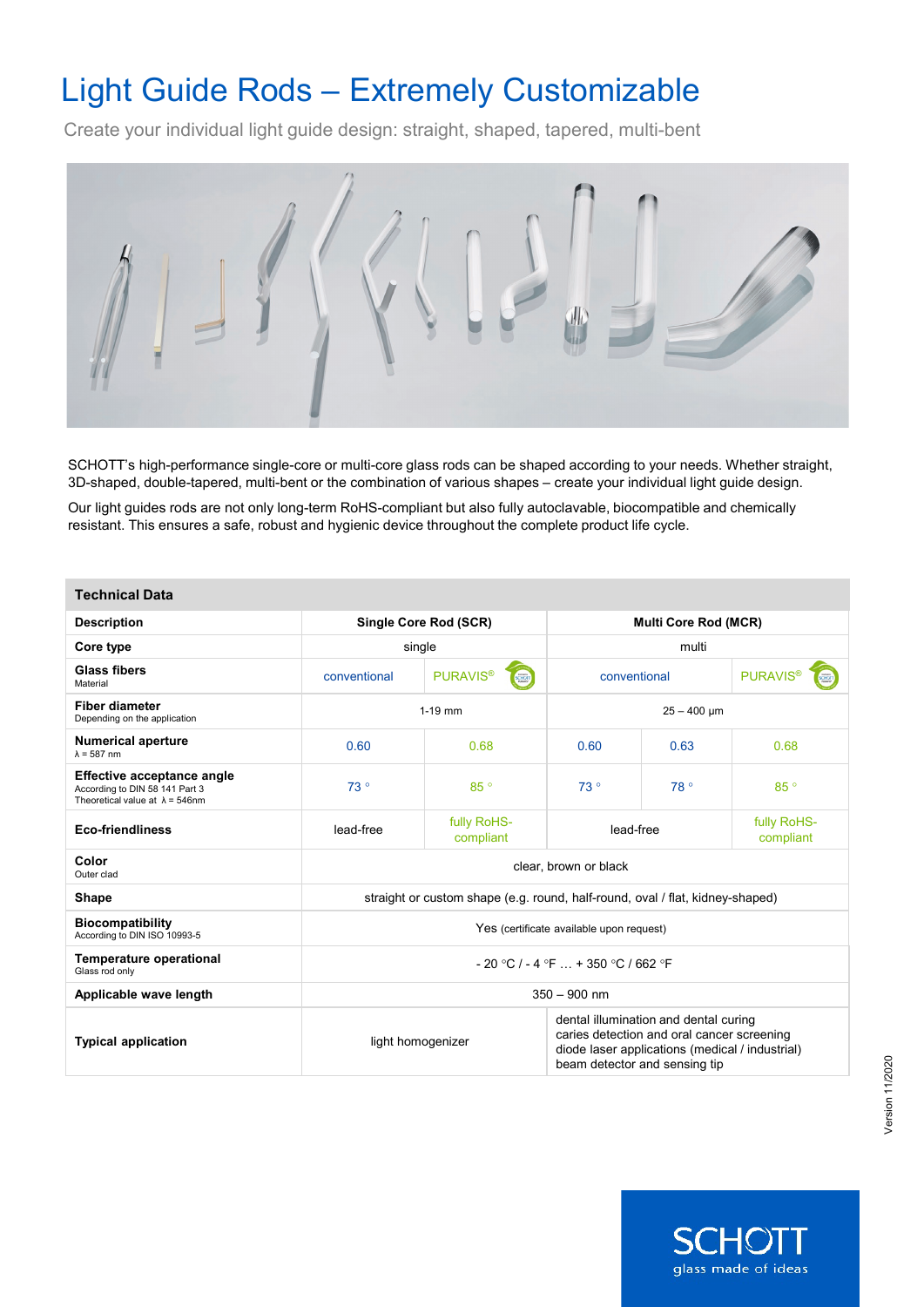# **Endless design options for Light Guide Rods**

Create your individual light guide design:

- straight,

- tapered

- multi-bent (2D / 3D)

Combination of tapering and bending possible

Extremely high bending angle tolerance

## **Tapered Light Guide Rods**

| Ø D1     | ØD <sub>2</sub> |
|----------|-----------------|
| [mm]     | [mm]            |
| $2 - 19$ | down to 1       |



# **Bent Light Guide Rods**

| ØD1      | <b>Bending angle</b> |
|----------|----------------------|
| [mm]     | [in $\degree$ ]      |
| $2 - 13$ | $5 - 90$             |



angle

#### **Multi-bent Light Guide Rods (2D/3D) Optional: 3. Bending angle Ø D1 1. Bending angle 2. Bending angle Torsion angle [in °] [mm] [in °] [in °] [in °]** 0 - 360 2 - 13 5 - 90 5 - 20 5 - 90  $\acute{\Omega}$ 1. Torsion angle 2. Bending 1. Bending **Beige** en die die  $\phi_{\mathcal{D}}$ 000 2. Bending 1. Bending 3. Bending angle angle esterne 2. Torsion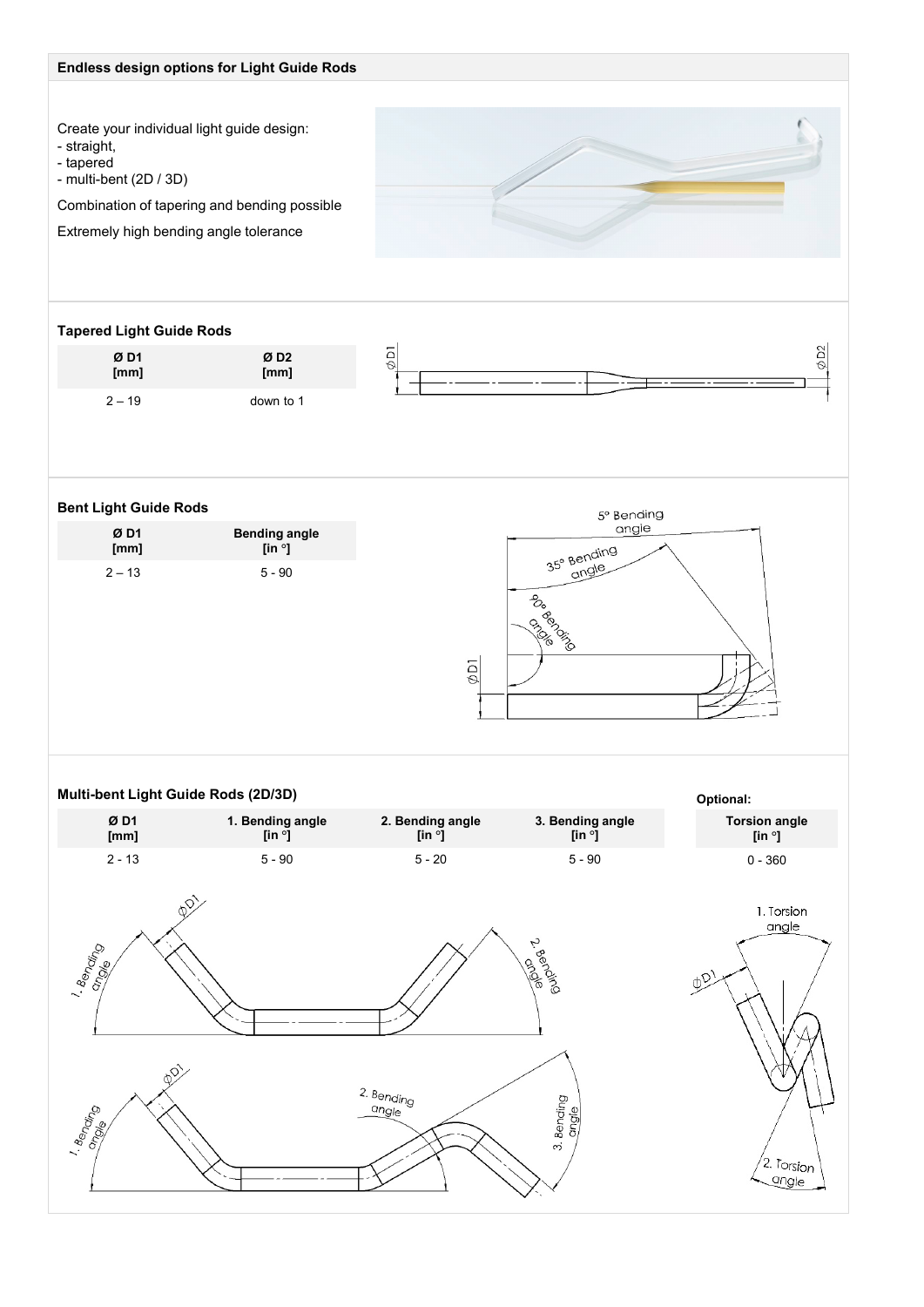

## **Numerical Aperture**

The numerical aperture (NA) of an optical system is a dimensionless number that characterizes the range of angles over which the system can accept or emit light. When all angles are equal or smaller than the acceptance angle, light is transmitted within the fiber.



Light Guide Rods made of PURAVIS® fibers feature a larger numerical aperture (NA) and thus a larger acceptance angle than Light Guide Rods made from conventional fibers (see data on page 1). This allows for a solid angle benefit and thus a better utilization of LED beam characteristics.

## **Long-term Stability of SCHOTT PURAVIS®**

SCHOTT PURAVIS® fibers feature excellent chemical stability. Core and cladding glasses have high chemical resistance which ensure long-term stability over lifetime under repeated autoclave cycles.

## **Validation of long-term stability by optical measurement**

- Relative transmission measured in accordance with DIN 58 141 Part 2
- Aperture of light beam: 0.1
- Measurement wavelength:  $\lambda$  = 535 nm
- Prior to each measurement: cleaning of end surface with acetic acid 5%